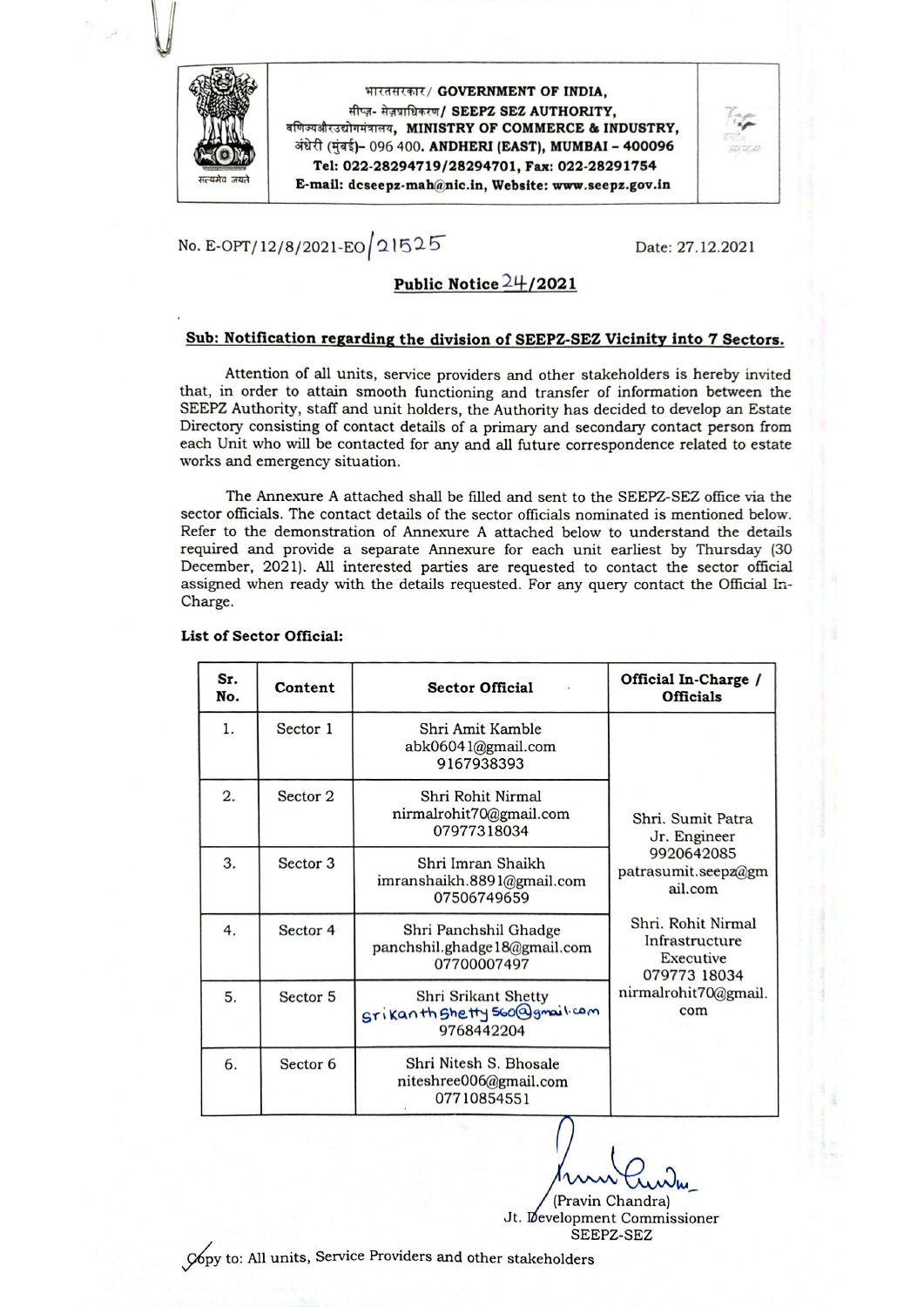## Demo. Annexure A

# **Declaration**

I, Shri/Smt/Kumari,  $\overline{ABC}$  the Competent Authority of M/s. \_\_\_\_\_\_\_\_\_\_\_\_\_\_\_XYZ\_\_\_\_\_\_\_\_\_\_\_\_\_ hereby declare that the details mentioned below belong to the personnel who are nominated by my firm for the Directory and shall be available for all future intents and purposes.

|             | <b>Unit Information</b>       | Unit<br><b>Number</b>           | <b>Building</b> |    |            |
|-------------|-------------------------------|---------------------------------|-----------------|----|------------|
|             | (Name Of Unit)                |                                 |                 |    |            |
|             | (Unit holder)                 |                                 |                 |    |            |
|             | <b>Primary Contact Person</b> | <b>Secondary Contact Person</b> |                 |    |            |
| Name        | <b>ABC</b>                    | Name                            | ABC             | 01 | <b>SDF</b> |
| Designation | <b>XYZ</b>                    | Designation                     | XYZ             |    |            |
| Phone       |                               | Phone                           |                 |    |            |
| Number      |                               | Number                          |                 |    |            |
| Email ID    |                               | Email ID                        |                 |    |            |

In case of changes in the details mentioned above the SEEPZ-SEZ authority shall be informed promptly by my company to avoid communication gaps.

Date:  $\frac{1}{\sqrt{2}}$  / \_\_\_ / \_\_\_ / \_\_\_ Yours Faithfully,

(Signature)

(Name of Competent Authority)